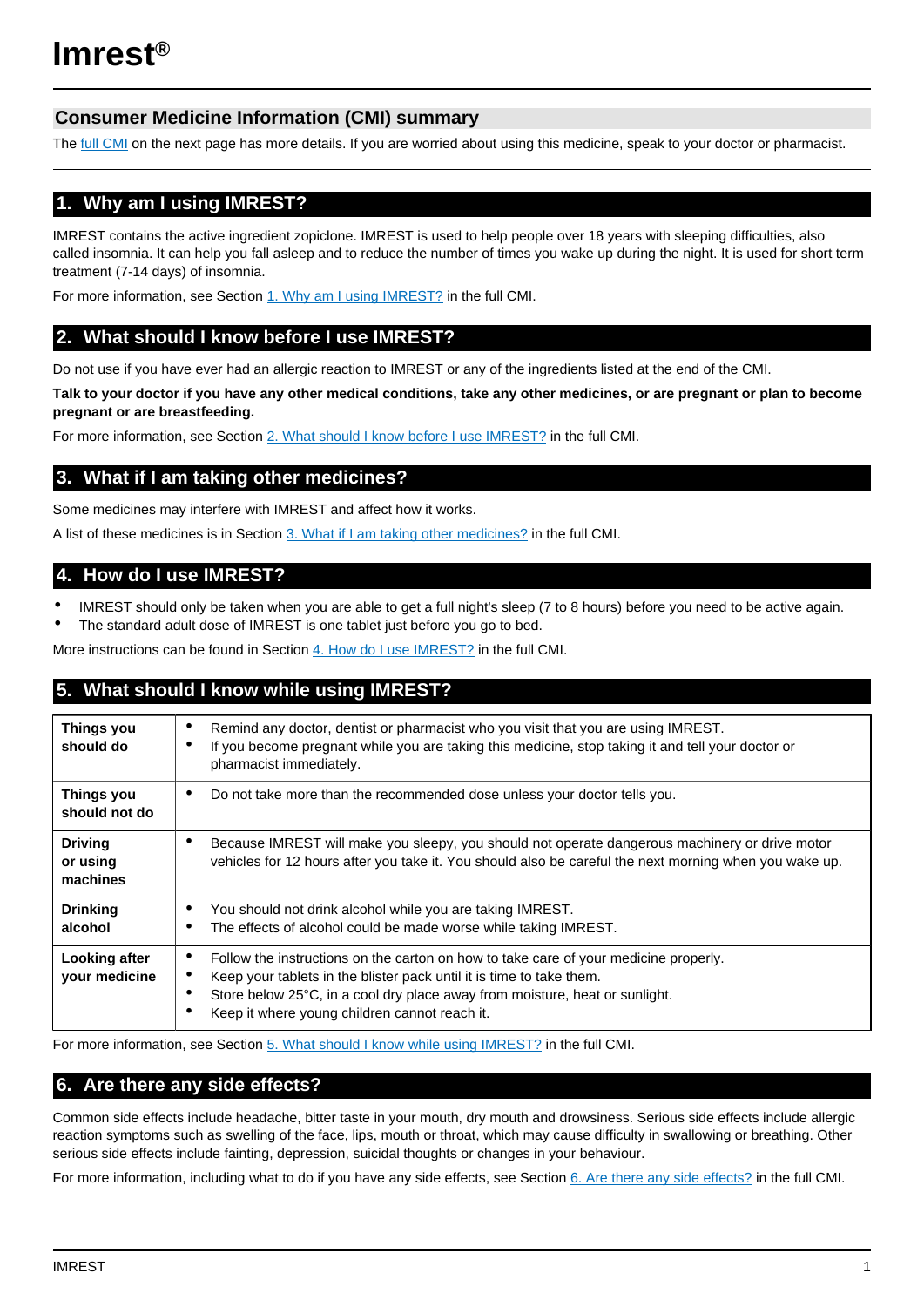<span id="page-1-0"></span>**Active ingredient(s):** zopiclone

# **Consumer Medicine Information (CMI)**

This leaflet provides important information about using IMREST. **You should also speak to your doctor or pharmacist if you would like further information or if you have any concerns or questions about using IMREST.**

### **Where to find information in this leaflet:**

- [1. Why am I using IMREST?](#page-1-1)
- [2. What should I know before I use IMREST?](#page-1-2)
- [3. What if I am taking other medicines?](#page-2-0)
- [4. How do I use IMREST?](#page-2-1)
- [5. What should I know while using IMREST?](#page-2-2)
- [6. Are there any side effects?](#page-3-0)
- [7. Product details](#page-4-0)

## <span id="page-1-1"></span>**1. Why am I using IMREST?**

#### **IMREST contains the active ingredient zopiclone.**

IMREST belongs to a class of medications called sedativehypnotics.

**IMREST is used to help people over 18 years of age with sleeping difficulties, also called insomnia.** It can help you fall asleep and to reduce the number of times you wake up during the night. It is used for short term treatment (7-14 days) of insomnia.

Your doctor, however, may prescribe IMREST for another person. Ask your doctor if you have any questions about why this medicine has been prescribed for you.

## <span id="page-1-2"></span>**2. What should I know before I use IMREST?**

#### **Warnings**

#### **Do not use IMREST if you:**

are allergic to zopiclone, or any of the ingredients listed at the end of this leaflet.

Some symptoms of an allergic reaction include skin rash, itching, shortness of breath or swelling of the face, lips or tongue, which may cause difficulty in swallowing or breathing.

Always check the ingredients to make sure you can use this medicine.

- have been drinking alcohol or you believe that you may have alcohol in your bloodstream
- have sleep apnoea (a condition where you temporarily stop breathing while you sleep)
- have myasthenia gravis (a condition in which the muscles become weak and tire easily)
- have severe liver problems
- have acute and/or severe lung problems
- have had a stroke
- have ever experienced sleep walking or other unusual behaviour (such as driving, eating, making a phone call or having sex etc.) while not being fully awake after taking IMREST.
- **Do not take IMREST as a long-term treatment.**
- **Do not take IMREST if the packaging is damaged or shows signs of tampering.**
- **Do not give IMREST to children or adolescents.**
- **Do not take it if you are pregnant or intend to become pregnant.**
- **Do not take it if you are breastfeeding or planning to breastfeed.**

#### **Check with your doctor if you:**

- take any other medicines for any other condition.
- have allergies to any of the ingredients listed at the end of this leaflet or any other substances such as foods, dyes or preservatives.
- have any problems with your breathing or if you often snore while you are asleep.
- have ever been addicted to alcohol or any drug or medicine, or if you have ever suffered from a mental illness. If you have you may be at risk of getting into a regular pattern or habit of taking IMREST.
- ever had a history of sleep-walking or other unusual behaviour (such as driving, eating, making a phone call, or having sex etc.) while not being fully awake after taking IMREST.

IMREST may cause sleep-walking or other unusual behaviour (such as driving, eating, making a phone call, or having sex etc.) while not being fully awake, some of which have been associated with serious injuries and death. The next morning, you may not remember that you did anything during the night. These activities may occur whether or not you drink alcohol or take other medicines that make you drowsy with IMREST. If you experience any of the above, stop the treatment with IMREST immediately and contact your doctor or health-care provider.

Tell your doctor or pharmacist if you have ever had any medical conditions, especially the following:

- thyroid problems
- depression, psychosis or schizophrenia
- epilepsy
- addiction to drugs or medicines

Tell your doctor if you plan to have surgery.

If you have not told your doctor or pharmacist about any of the above, tell them before you take IMREST.

During treatment, you may be at risk of developing certain side effects. It is important you understand these risks and how to monitor for them. See additional information under Section [6. Are there any side effects](#page-3-0)?

### **Pregnancy and breastfeeding**

### **Do not take it if you are pregnant or intend to become pregnant.**

It may affect your developing baby if you take it during pregnancy. Your doctor will discuss the risks and benefits of taking if you are pregnant.

### **Do not take it if you are breastfeeding or planning to breastfeed.**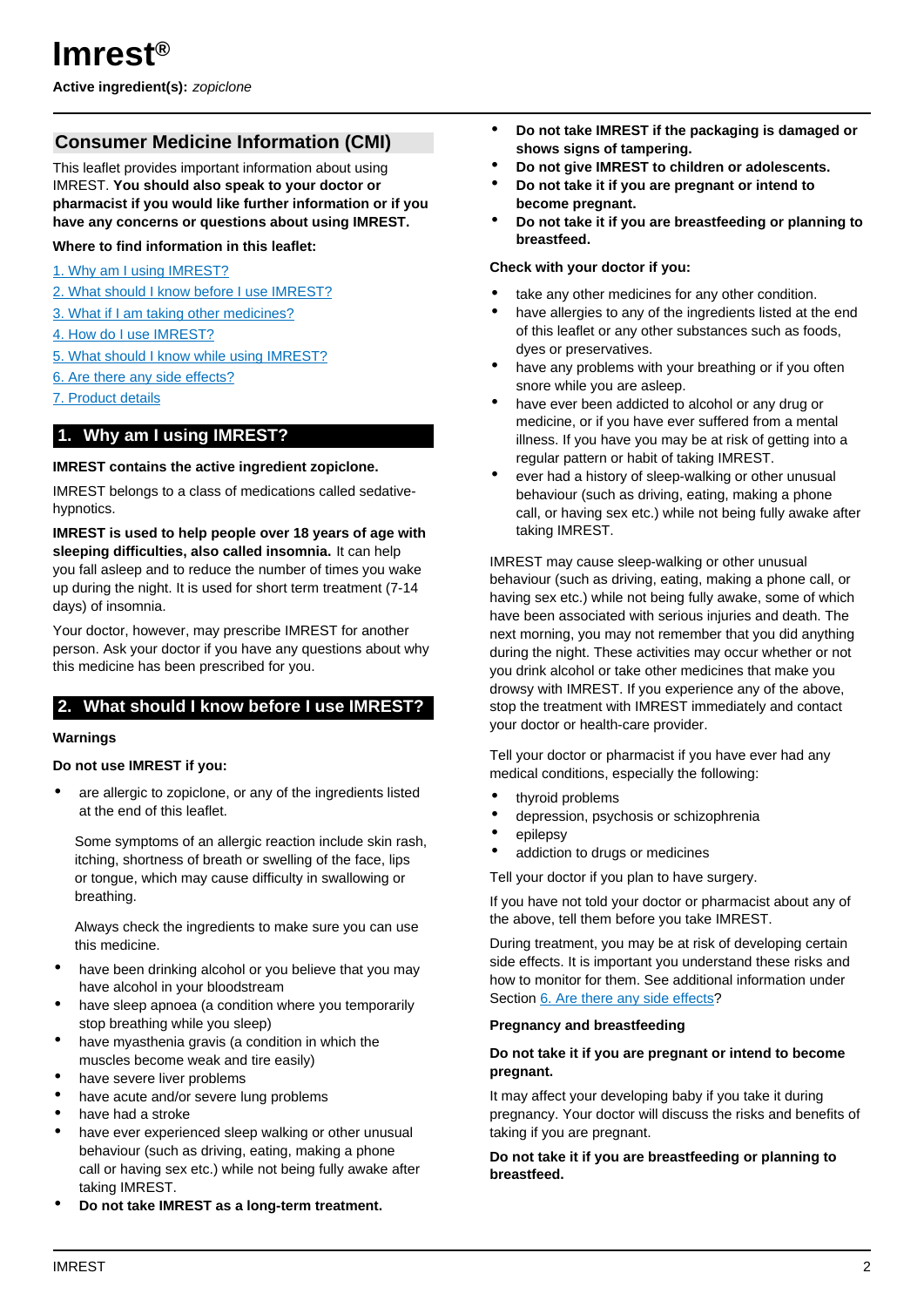IMREST passes into breast milk and there is a possibility your baby may be affected. Your doctor will discuss the risks and benefits of using it if you are breastfeeding or planning to breastfeed.

### **Use in children**

- **Do not give IMREST to children or adolescents.**
- There is no experience with its use in children or adolescents.

## <span id="page-2-0"></span>**3. What if I am taking other medicines?**

Tell your doctor or pharmacist if you are taking any other medicines, including medicines, vitamins or supplements that you buy without a prescription from your pharmacy, supermarket or health food shop.

Some medicines may interfere with the absorption of IMREST. These include:

- medicines to treat depression, anxiety and mental illness
- St John's wort, (hypericum), a herbal remedy for depression
- other medications which may cause drowsiness
- benzodiazepines (medicines used as sedatives or to treat anxiety)
- pain relievers, such as opioids or narcotic analgesics
- alcohol, (ethanol), contained in some medicines e.g. cough syrups
- muscle relaxants
- antihistamines
- medicines used to treat epilepsy
- antiviral medication
- rifampicin, erythromycin or clarithromycin (medicines used to treat infections)
- ketoconazole or itraconazole (medicines used to treat fungal infections)

These medicines may be affected by IMREST or may affect how well it works. You may need to take different amounts of your medicine or different medicines. Your doctor or pharmacist will advise you.

Your doctor or pharmacist has more information on medicines to be careful with or to avoid while taking IMREST.

**Check with your doctor or pharmacist if you are not sure about what medicines, vitamins or supplements you are taking and if these affect IMREST.**

# <span id="page-2-1"></span>**4. How do I use IMREST?**

#### **How much to take**

- IMREST should only be taken when you are able to get a full night's sleep (7 to 8 hours) before you need to be active again.
- The standard adult dose of IMREST is one tablet just before you go to bed.
- IMREST should be taken in a single intake and not readministered during the same night.
- If you are over 65 years of age the dose is half a tablet taken just before you go to bed.
- If you have a liver or kidney problem, the usual recommended dose is half a tablet taken just before you go to bed.
- Your doctor may have prescribed a different dose.
- Ask your doctor if you are unsure of the correct dose for you. They will tell you exactly how much to take. Follow the instructions they give you.
- If you take the wrong dose, IMREST may not work as well.
- **IMREST should not be given to children or adolescents less than 18 years of age.**

#### **When to take IMREST**

- Take IMREST immediately before you go to bed. IMREST should be taken as a single intake and not be readministered during the same night.
- It helps put you to sleep quite quickly. If you take IMREST on an empty stomach it may work more quickly.
- If you are not sure when to take it, ask your doctor or pharmacist.

#### **How long to take IMREST**

- IMREST should only be used for short periods (e.g. 7-14) days). Continuous long-term use is not recommended.
- Ask your doctor or pharmacist if you are not sure how long to take the medicine for.

#### **How to take IMREST**

Swallow the tablet with a full glass of water.

#### **If you forget to use IMREST**

If you forget to take the tablet before you go to bed, and you wake up late in the night or very early in the morning, do not take it.

You may have trouble waking at your normal time.

#### **After taking IMREST**

Sometimes when medicines are stopped suddenly, after being used for a long time, withdrawal symptoms may occur. Symptoms of withdrawal may include abdominal and muscle cramps, vomiting and sweating.

In some cases your insomnia may appear worse for a short time; speak to your doctor if this occurs.

Tell your doctor if you have any problems when you stop taking IMREST.

If you have any queries about any aspect of your medicine, or any questions regarding the information in this leaflet, discuss them with your doctor or pharmacist.

#### **If you use too much IMREST**

If you think that you have used too much IMREST, you may need urgent medical attention.

#### **You should immediately:**

- phone the Poisons Information Centre (Australia telephone 13 11 26)
- contact your doctor, or
- go to the Emergency Department at your nearest hospital.

**You should do this even if there are no signs of discomfort or poisoning.**

## <span id="page-2-2"></span>**5. What should I know while using IMREST?**

#### **Things you should do**

Tell all the doctors, dentists and pharmacists who are treating you that you are taking IMREST.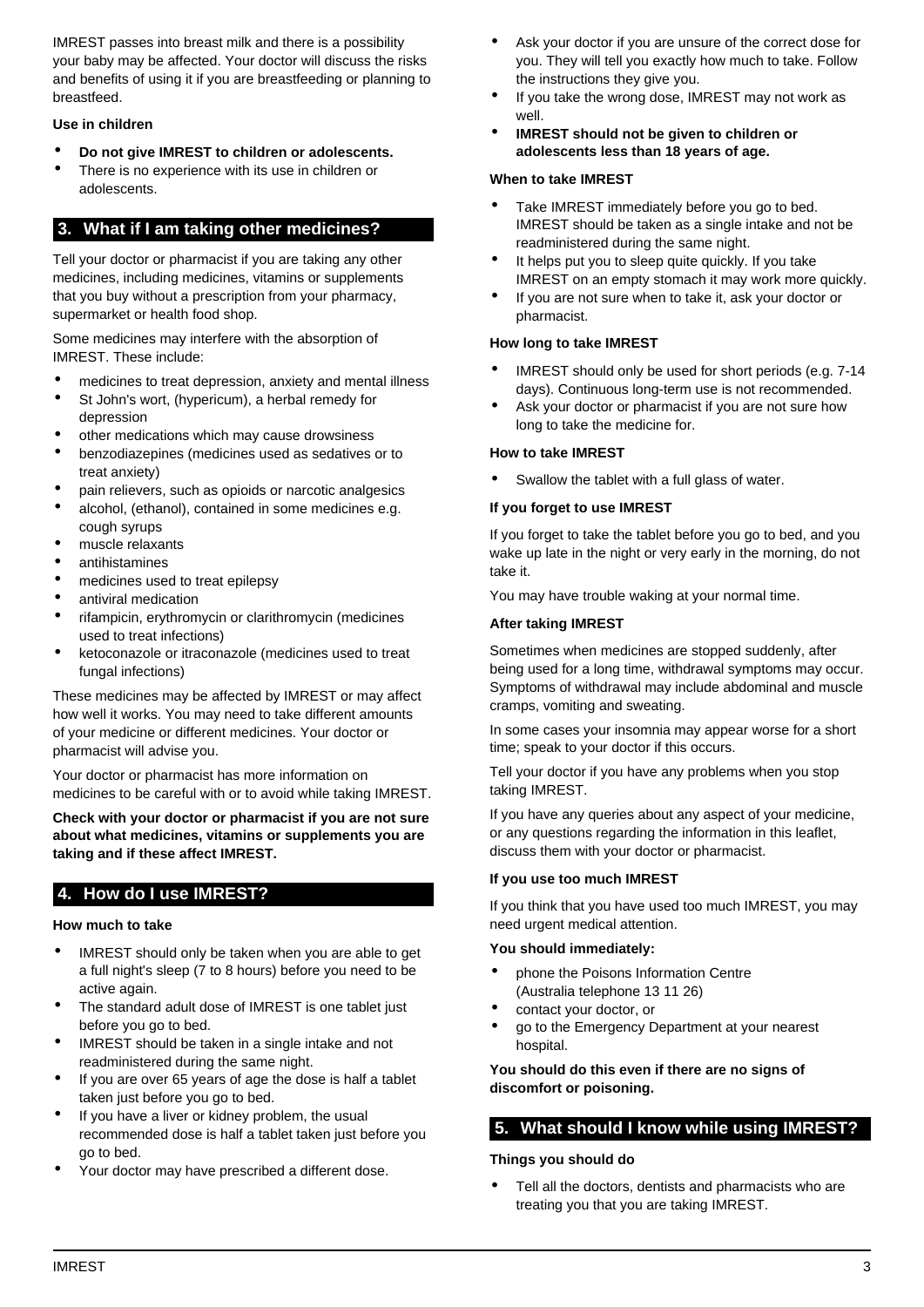- If you are about to be started on any new medicine, tell your doctor and pharmacist that you are taking IMREST.
- If you plan to have surgery that needs a general anaesthetic, tell your doctor or dentist that you are taking this medicine.
- If you become pregnant while you are taking this medicine, stop taking it and tell your doctor or pharmacist immediately.

# **Things you should not do**

- **Do not take more than the recommended dose unless your doctor tells you to.**
	- This can increase the risk of side effects.
- **Do not give your medicine to anyone else, even if they have the same condition as you.**
- **Do not take IMREST to treat any other complaints unless your doctor tells you to.**
- **Do not drink alcohol before or after taking this medicine.**

This can increase the risk of side effects.

#### **Driving or using machines**

**Because IMREST will make you sleepy, you should not operate dangerous machinery or drive motor vehicles for 12 hours after you take it. You should also be careful the next morning when you wake up.**

Make sure you know how you react to IMREST before you drive a car or operate machinery. This is very important if you are taking other drugs that also make you drowsy.

Impairment can occur despite feeling fully awake, in absence of symptoms or if you are feeling better.

#### **Use in Elderly (over 65 years)**

#### **Be careful if you are over 65 and unwell or taking other medicines.**

You may be more sensitive to some of the side effects of IMREST.

#### **Drinking alcohol**

### Y**ou should not drink alcohol while you are taking IMREST.**

The effects of alcohol could be made worse while taking IMREST.

#### **Looking after your medicine**

Follow the instructions in the carton on how to take care of your medicine properly.

Keep your tablets in the blister pack until it is time to take them.

If you take the tablets out of the box or the blister pack they may not keep well.

Store below 25°C.

Store it in a cool dry place away from moisture, heat or sunlight; for example, do not store it:

- in the bathroom or near a sink, or
- in the car or on window sills.

#### **Keep it where young children cannot reach it.**

#### **Getting rid of any unwanted medicine**

If you no longer need to use this medicine or it is out of date, take it to any pharmacy for safe disposal.

Do not use this medicine after the expiry date.

## <span id="page-3-0"></span>**6. Are there any side effects?**

All medicines can have side effects. If you do experience any side effects, most of them are minor and temporary. However, some side effects may need medical attention.

See the information below and, if you need to, ask your doctor or pharmacist if you have any further questions about side effects.

#### **Less serious side effects**

| Less serious side effects                                                                                                                                                                                                                                                                                                                                                                                                                  | What to do                                                                                                    |
|--------------------------------------------------------------------------------------------------------------------------------------------------------------------------------------------------------------------------------------------------------------------------------------------------------------------------------------------------------------------------------------------------------------------------------------------|---------------------------------------------------------------------------------------------------------------|
| General<br>headaches<br>dry mouth<br>bitter taste in your mouth<br>drowsiness<br>These are the most common side<br>effects on this medicine.                                                                                                                                                                                                                                                                                               | Speak to your<br>doctor if you<br>have any of<br>these less<br>serious side<br>effects and<br>they worry you. |
| Less common side effects include:                                                                                                                                                                                                                                                                                                                                                                                                          |                                                                                                               |
| <b>Gut related</b>                                                                                                                                                                                                                                                                                                                                                                                                                         |                                                                                                               |
| heartburn<br>nausea, vomiting and/or diarrhoea<br>change in appetite<br>stomach pain                                                                                                                                                                                                                                                                                                                                                       |                                                                                                               |
| General                                                                                                                                                                                                                                                                                                                                                                                                                                    |                                                                                                               |
| rash<br>blurred vision                                                                                                                                                                                                                                                                                                                                                                                                                     |                                                                                                               |
| Sexual health                                                                                                                                                                                                                                                                                                                                                                                                                              |                                                                                                               |
| impotence                                                                                                                                                                                                                                                                                                                                                                                                                                  |                                                                                                               |
| Central nervous system-related                                                                                                                                                                                                                                                                                                                                                                                                             |                                                                                                               |
| agitation<br>depression<br>confusion<br>anxiety<br>dizziness<br>sleep walking or other unusual<br>behaviours (such as driving,<br>eating, making a phone call, or<br>having sex etc.) while not being<br>fully awake, some of which have<br>been associated with serious<br>injuries and death<br>delirium (a sudden change in<br>mental state that can cause<br>a combination of confusion<br>disorientation and/or attention<br>deficit) |                                                                                                               |

Alcohol can increase the risk of sleep walking or other behaviours such as driving or eating food whilst asleep. This risk is also increased if you take more than the recommended dose.